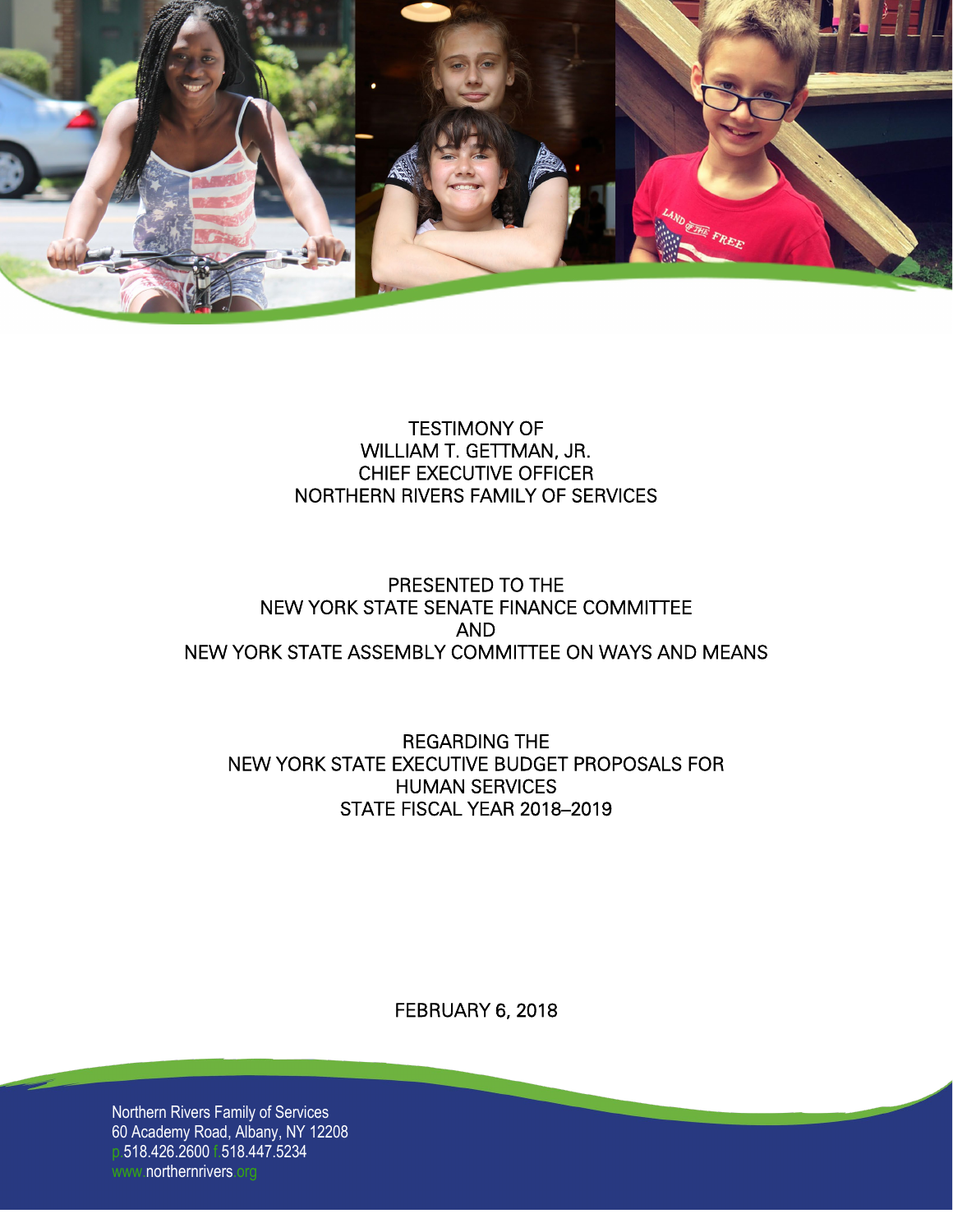### **SUMMARY OF RECOMMENDATIONS**

### **1. Invest in Not-for-Profit Workforce**

- Support State agency appropriations for worker level funding.
- Support cost-of-living increases for not-for-profit agencies to allow for the funding of salary and fringe benefits increases.
- Support the principals of fair and equitable rate setting for private child welfare agencies and 853 schools (including an increase to the state issued rates for 2018– 2019).
- Support a \$1 million investment to create opportunities for our workforce to attain higher education, including:
	- o \$500,000 for the New York State Child Welfare Worker Incentive Scholarship.
	- \$500,000 for the New York State Child Welfare Worker Loan Forgiveness Incentive Program.
- Support a \$15 million appropriation to fortify the capital needs of foster care.

### **2. Reinstate Children's Services Transition to Managed Care and Expanded State Services Under Medicaid**

• Reinstate the previous policy position to support voluntary foster care agencies in their efforts to transition youth from Medicaid fee-for-service to managed care and the expansion of expanded state services under Medicaid as previously planned.

### **3. Strengthen and Expand Evidence-Based Maternal, Infant, and Early Childhood Home Visiting**

• Increase funding for the Healthy Families NY program by \$4.5 million to stabilize and increase capacity at three existing sites, provide needed workforce development and service enhancement, and allow for expansion to unserved areas.

### **4. Continue Juvenile Justice Reform**

- Continue innovation and reform of the state's Juvenile Justice System.
- Support the Raise the Age recommendations to support development of an implementation and resource plan to treat young people in a manner that promotes long-term youth development and public safety.

### **5. Assess the Impact of the Justice Center for the Protection of People with Special Needs**

- Identify areas and ways to improve client safety, worker retention, and public faith.
- Review of the legislation and its impacts on client safety and protection, as well as worker retention.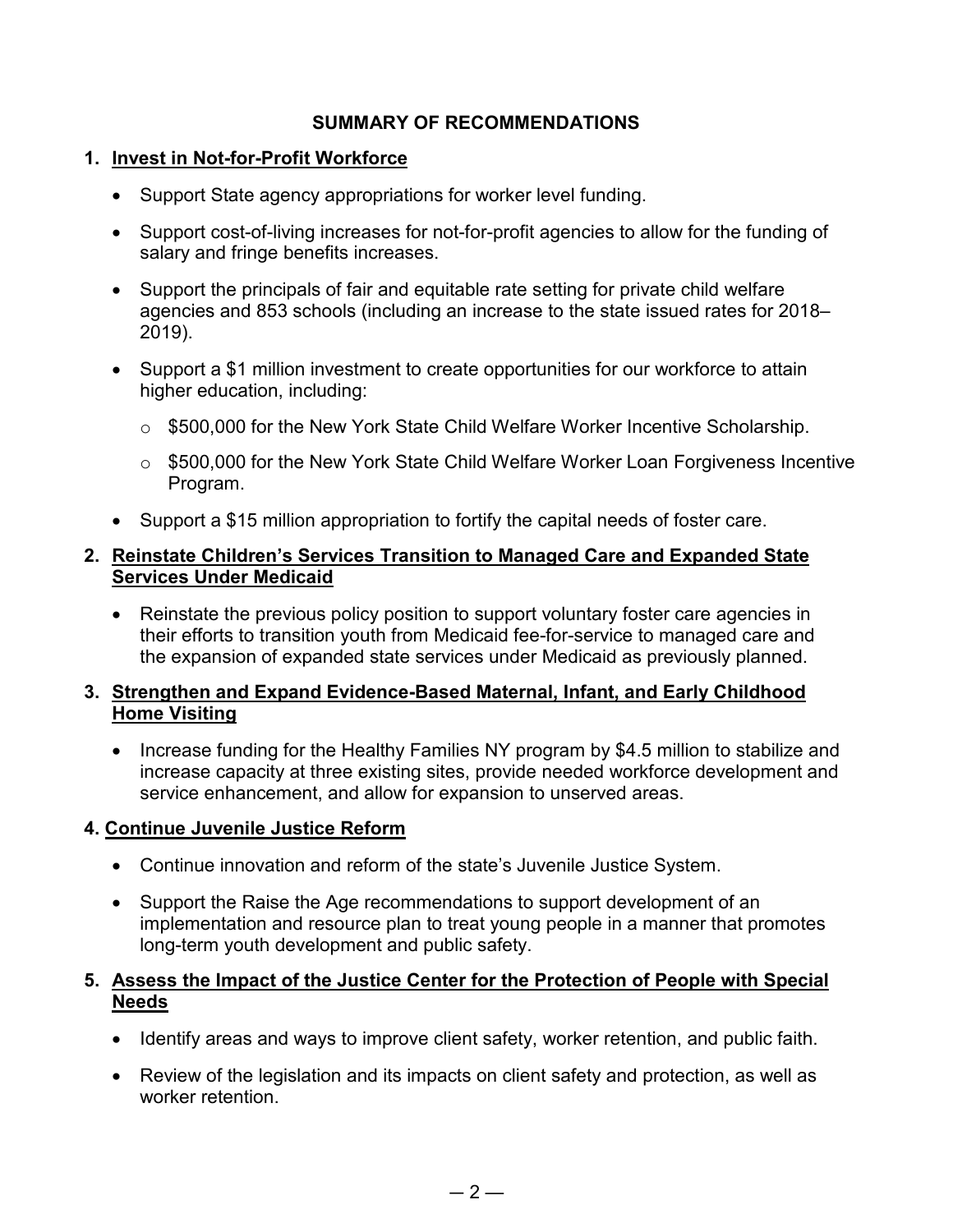Good afternoon. My name is William Gettman and I am the CEO of Northern Rivers Family of Services located in Capital District.

### **About Northern Rivers Family of Services**

Northern Rivers Family of Services was established in 2012 through affiliation with longstanding family services agencies **Parsons Child & Family Center** and **Northeast Parent & Child Society**. Together, the 1,400-strong workforce of Northern Rivers and member agencies serve more than 16,000 children and families in 35 upstate counties each year, with \$85 million invested through more than 60 social services programs. Northern Rivers builds a strong, successful, and healthy future for our children, families, and communities through quality services, collaboration, and innovative leadership. Our program areas include:

- Residential and community-based child welfare programing including foster care, preventive service, postadoption services, and evidence-based home visiting programs;
- Educational services for 400 students including early learn Pre-K and Head Start as well as accredited middle–high school 853 schools;
- Community-based mental health and crisis services programs for children and adults including mobile crisis, school-based services, and licensed clinic programs;
- Community-based waiver programs for children and adults including health home services.

I would like to thank Chairwomen Helene E. Weinstein and Chairwomen Young and members of the Assembly Ways and Means and Senate Finance Committees for this

 $-3-$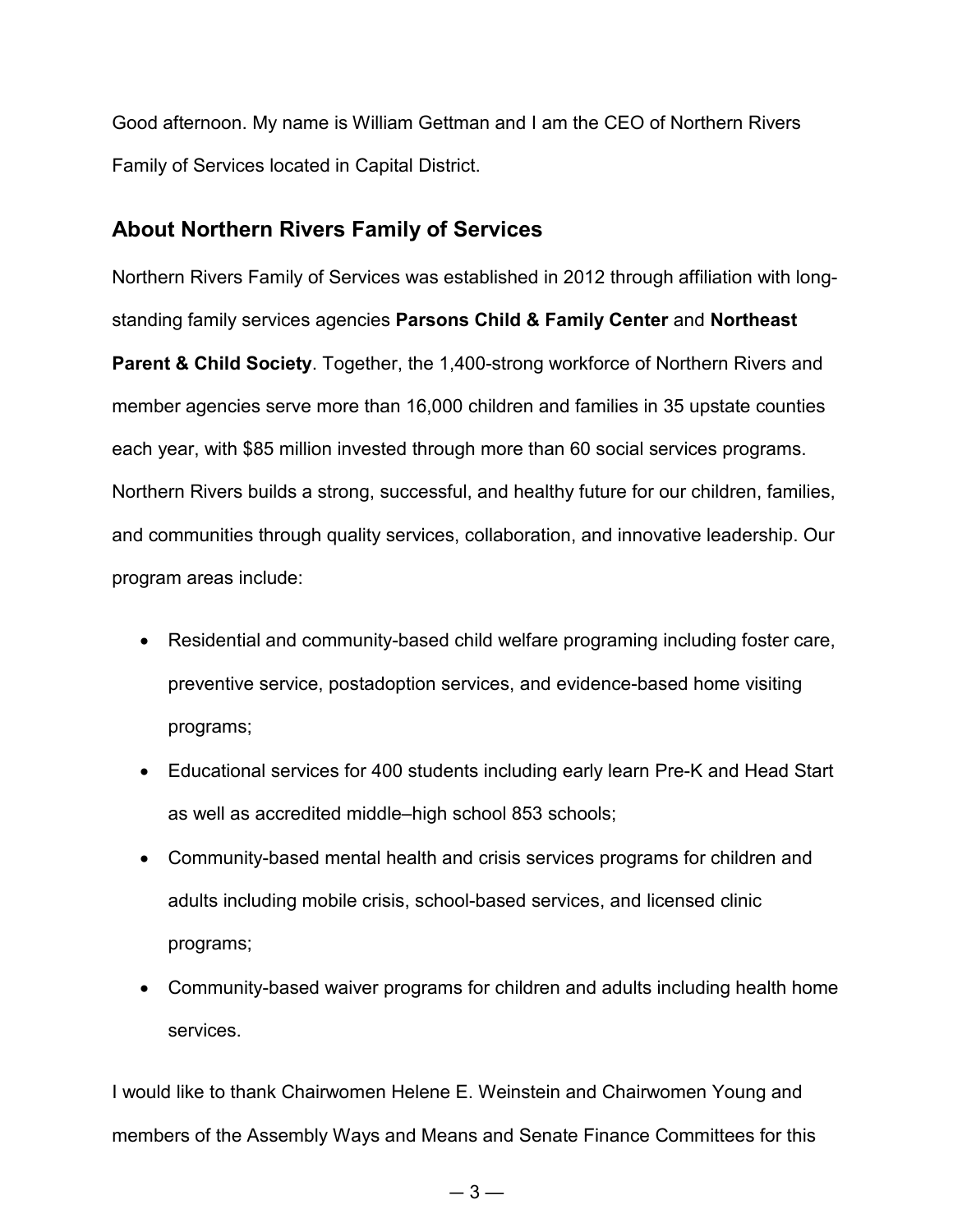opportunity to testify on the Governor's Executive Budget for State Fiscal Year 2018– 2019.

As has been stated many times:

# *[The budget is not just a collection of numbers,](https://www.brainyquote.com/quotes/jacob_lew_442942)*

## *[but an expression of our values and aspirations.](https://www.brainyquote.com/quotes/jacob_lew_442942)*

Governor Cuomo's has proposed a \$168.2 billion Executive Budget to deal with our state's needs and priorities including closure of a \$4.4 billion deficit, managing the impacts of the federal proposals, improving the infrastructure, increasing county and education efficiency, and creating economic gains across the state.

While Northern Rivers Family of Services is grateful for many of the measures the Governor and the Legislature have taken over the past few years to stabilize the State's economy and help to build a better New York **, more needs to be accomplished to make New York state a great place to live, raise a family, and operate a business. Specifically we must adjust the proposed Executive Budget to support the human services sector and the children, adults, and families we serve each day. The current budget must be more focused on the needs and values of family- and child-centered priorities.**

We all understand the challenges we face today. Economic difficulties are forcing critical conversations and new approaches to innovation at the state, local, and not-for-profit sector level. These conversations and innovative approaches can help us meet the complex needs of families and children and achieve improved outcomes.

 $-4-$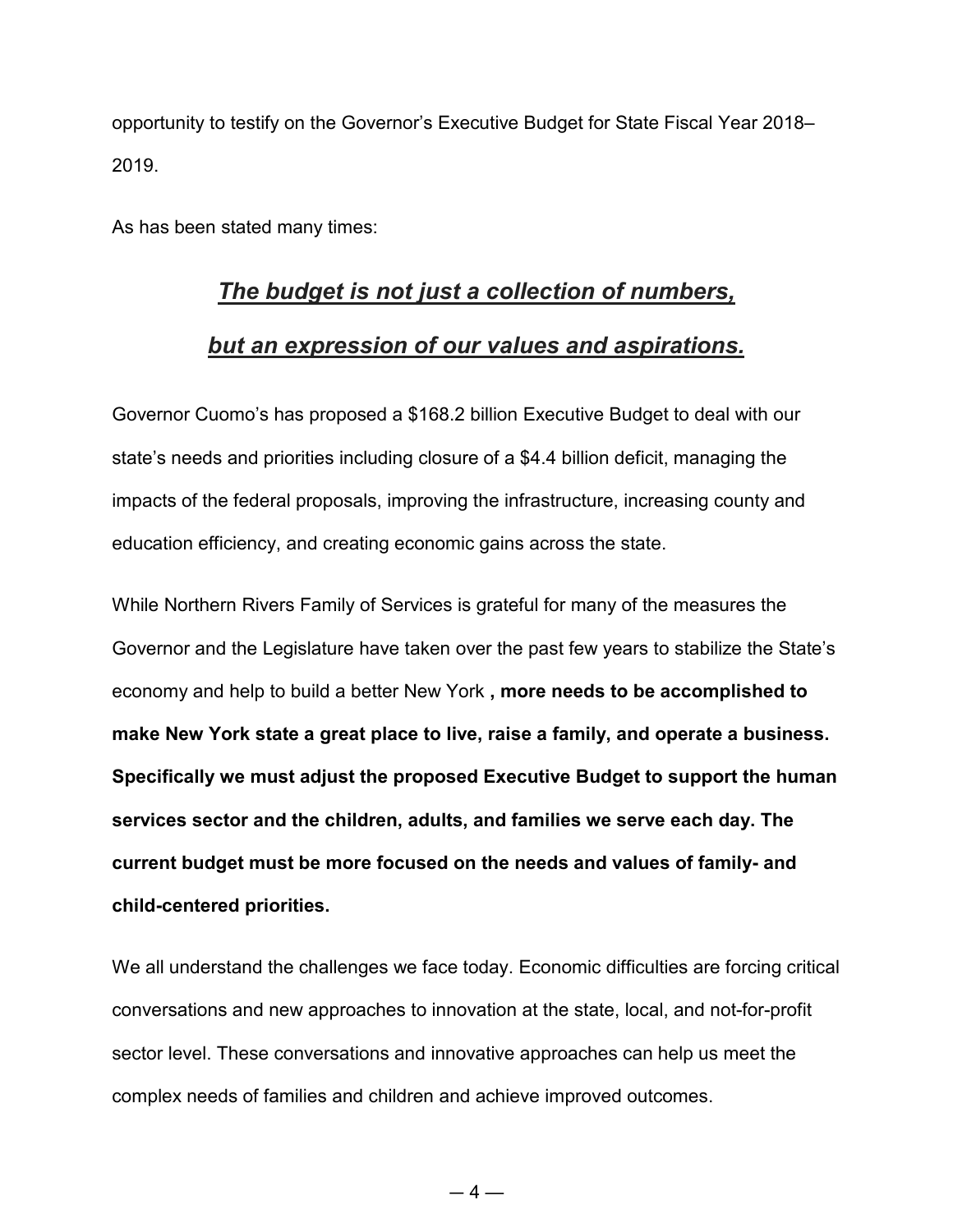The Governor's Executive Budget takes some steps to improve the lives of children such as maintaining preventive services funding for at-risk families, expanding homeless housing programs, increased support for education and Pre-K education on a statewide basis, implementing managed care for adults, and continuing to reform the juvenile justice system.

Following are specific recommendations with regard to the proposed budget.

#### **1. Invest in Not-for-Profit Workforce**

New York's families have faced many challenges in the past seven years: the down economy, joblessness, homelessness, opiate/substance abuse, and violence in already plagued communities. When families are in crisis and children are at risk, New York's network of not-for-profit children and family services providers are on the job. **The men and women in the not-for-profit workforce are Human Services First Responders for at-risk and vulnerable families, children, and individuals.**

Throughout the state, not-for-profit human services and not-for-profit child welfare agencies respond to family crises around the clock, and our workers are not immune from the trauma that affects victims. They too are under stress. The expectations are unrelenting. We must support these frontline workers who play critical first responder type roles when a family is in crisis.

New York's not-for-profit workforce is not only hard working but also an economic engine. Across New York state, 1 in 7 workers is employed by a not-for-profit organization. These workers contribute billions to the state's economic health; including the payment of income, sales, and property tax. Beyond the economic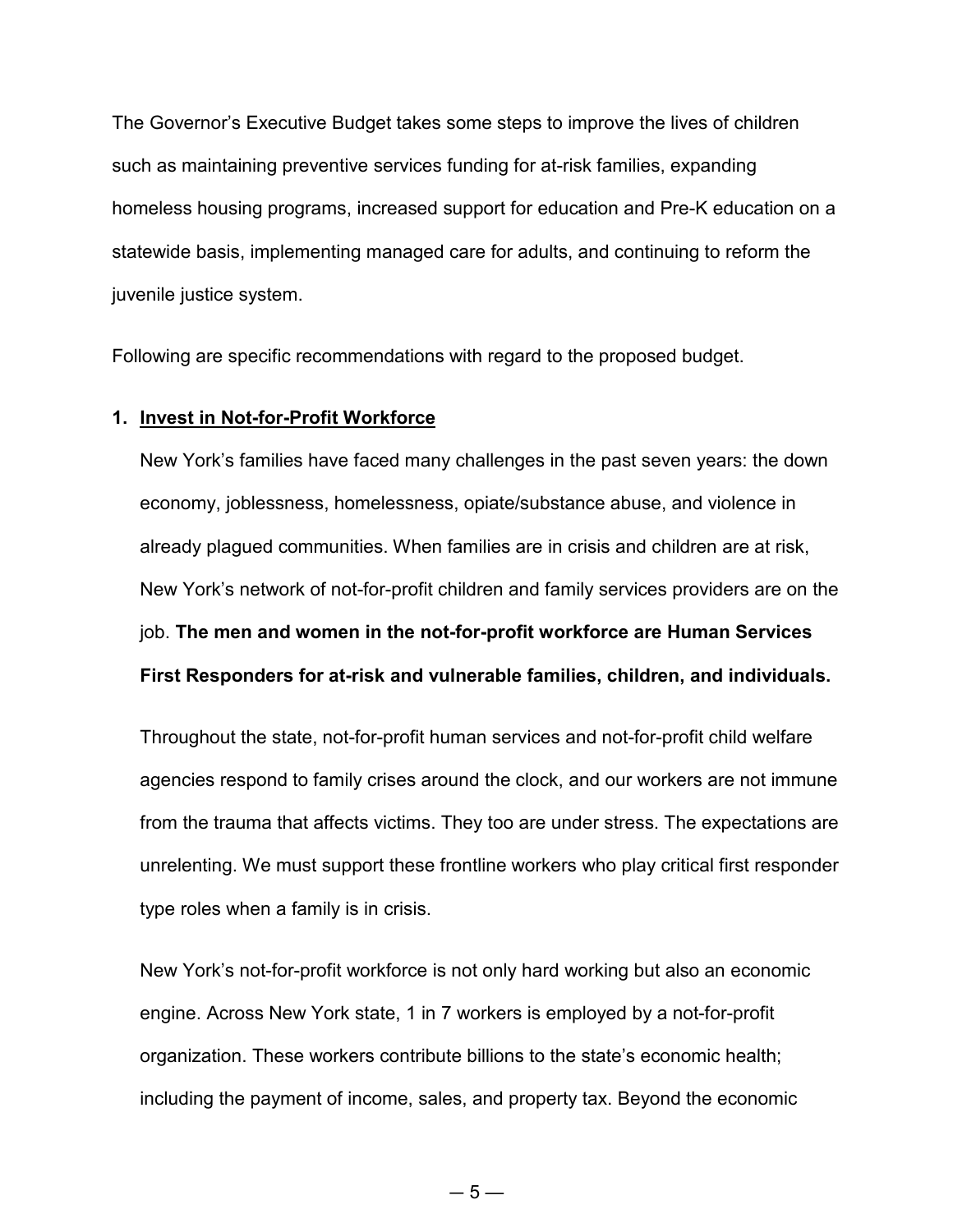impact, the not-for-profit workforce, especially the direct care staff in child welfare, mental health, child care, aging, health, and developmental disability programs care for hundreds of thousand individuals with unique and special mental health, social, health, and physical needs. These consumers, ranging from young children in foster care and daycare settings, to teens and adults served in outpatient clinics, day programs, and specialized treatment settings often require 24-hour care, intensive supervision, and caring support.

**Today, thousands of job openings exist in the not-for-profit world. Not-forprofit executives report that starting about five years ago they have had trouble filling jobs because of the low pay for challenging work, which has historically paid more than the minimum wage**. Upcoming minimum wage increases and growing competition from other employers are expected to make recruiting and retaining staff even more challenging. In addition, turnover rates are increasing, ranging from 25 percent to 44 percent depending on the position.

While the state's minimum-wage increase is good for many, it will have unintended and negative consequences for the not-for-profit sector. In order for not-for-profits to compete with the private sector for quality workforce, they will need state support to help pay for rising salaries.

**More than ever, we must make the human services workforce a priority. I urge Governor Cuomo and the Legislature to provide workforce increases for the not-for-profit sector. This level of support must include:**

• **State agency appropriations for worker level funding, and**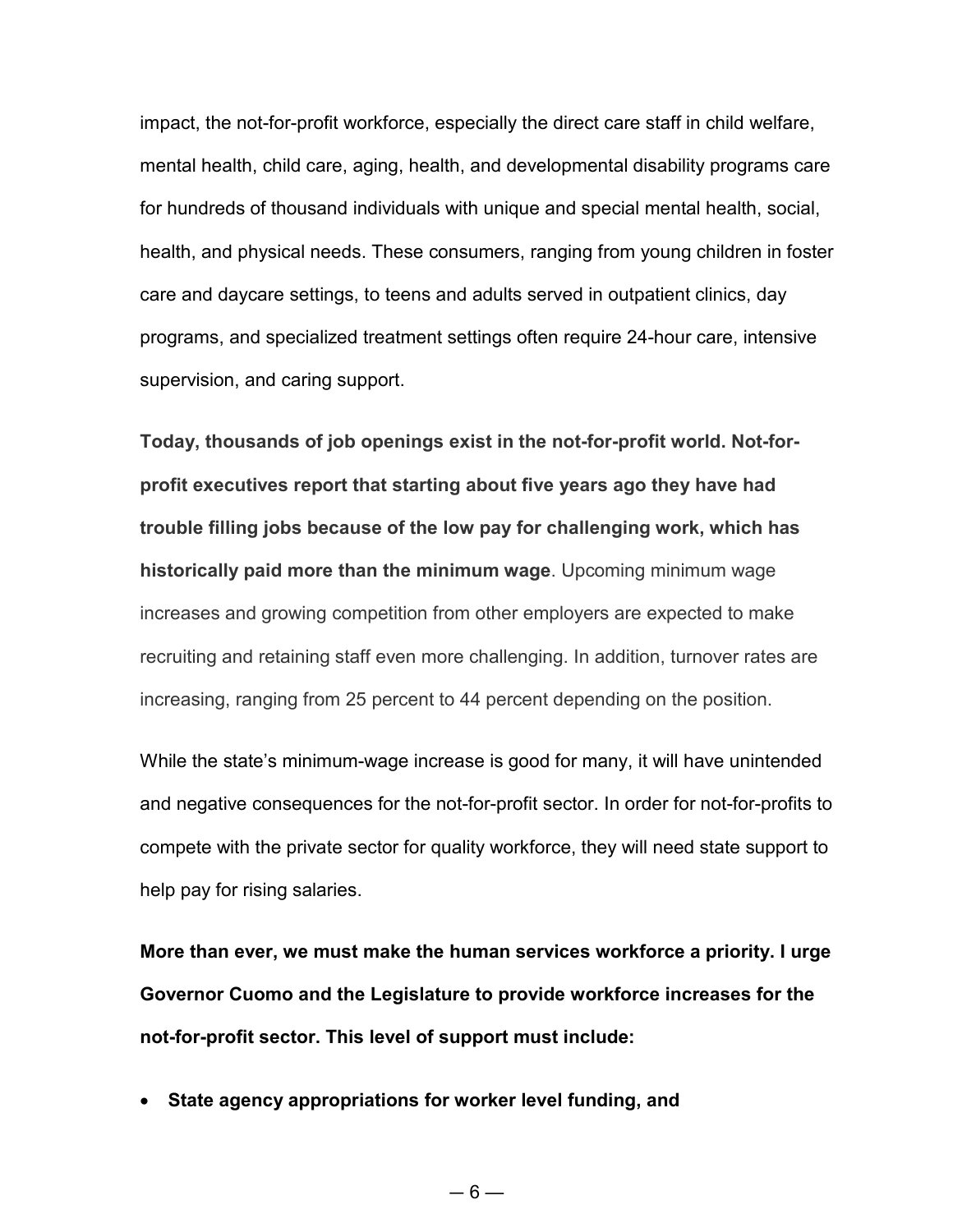• **Cost-of-living increases for not-for-profit agencies to allow for the funding of salary and fringe benefits increases.**

## **Failure to provide the revenue to pay for the increased wages will result in program closures, reduced client services, and job layoffs.**

We will be serving our vulnerable children, adults, and families for as long as there is need, and we must have a workforce ready for those changes by being fairly compensated, well-trained, and equipped for the challenges that lie ahead. The investment and impact will be good for all of New York state's citizens and communities and guarantee a brighter future.

Over the past several years, not-for-profit agencies have worked with government on countless initiatives to reduce costs, focus on outcomes, use of evidence-based practices, and improve quality services. These efforts come in a climate where the rates and contracts our agencies receive are frozen or lowered. These staff, who we expect to do such vital work, are facing staffing cutbacks, frozen salaries, reduced health benefits, and little or no contributions to their pensions. Not-for-profit agencies have always raised funds from private donors to supplement government resources.

A wage increase for these (and all) workers is particularly essential now that the minimum wage for fast-food and tipped workers has been increased, leaving health and human services employers at a significant competitive disadvantage.

The special challenge here is that, in many cases, employers in this sector are notfor-profit organizations funded to care for people through state programs or public contracts. For these not-for-profit employers to be able to cover the wage increase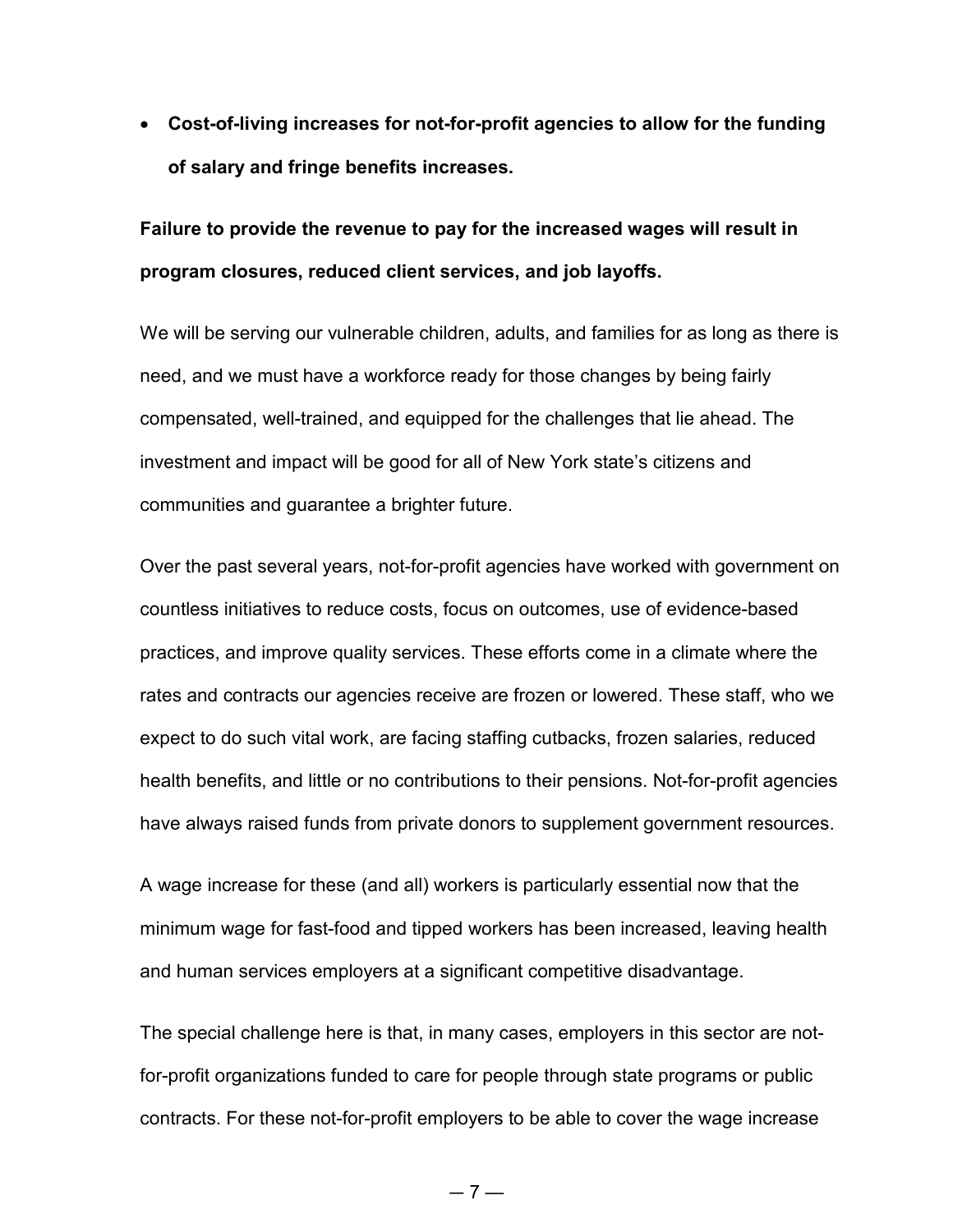without cutting hours or services, New York state needs to increase rates, fees, and contracts associated with the provision of these services. In addition, an increase in the minimum wage creates a "compression" impact on other staff positions. Any wage increase must reflect the compression impact.

Other workforce actions must also be supported to ensure that the most vulnerable members of our community are prepared for a life of success and self-sufficiency. These proposals include:

- **Support the principles of fair and equitable rate setting for private child welfare agencies and 853 schools (including an increase to the state issued rates for 2018–2019**).
- **Support a \$1 million investment to create opportunities for our workforce to attain higher education**. The child welfare workforce provides stability, trust, and confidence to the children and youth in our care who have often experienced profound trauma during their lifetime. Northern Rivers supports the COFCCA Cares policy, which includes:
	- \$500,000 for the New York State Child Welfare Worker Incentive Scholarship to provide current employees a scholarship to obtain a degree that would enhance their ability to work in such agencies and continue to work full-time in the child welfare field for 5 years after receiving their degree.
	- o \$500,000 for the New York State Child Welfare Worker Loan Forgiveness Incentive Program to encourage recent college graduates or incentivize current employees to pursue careers in the not-for-profit child welfare sector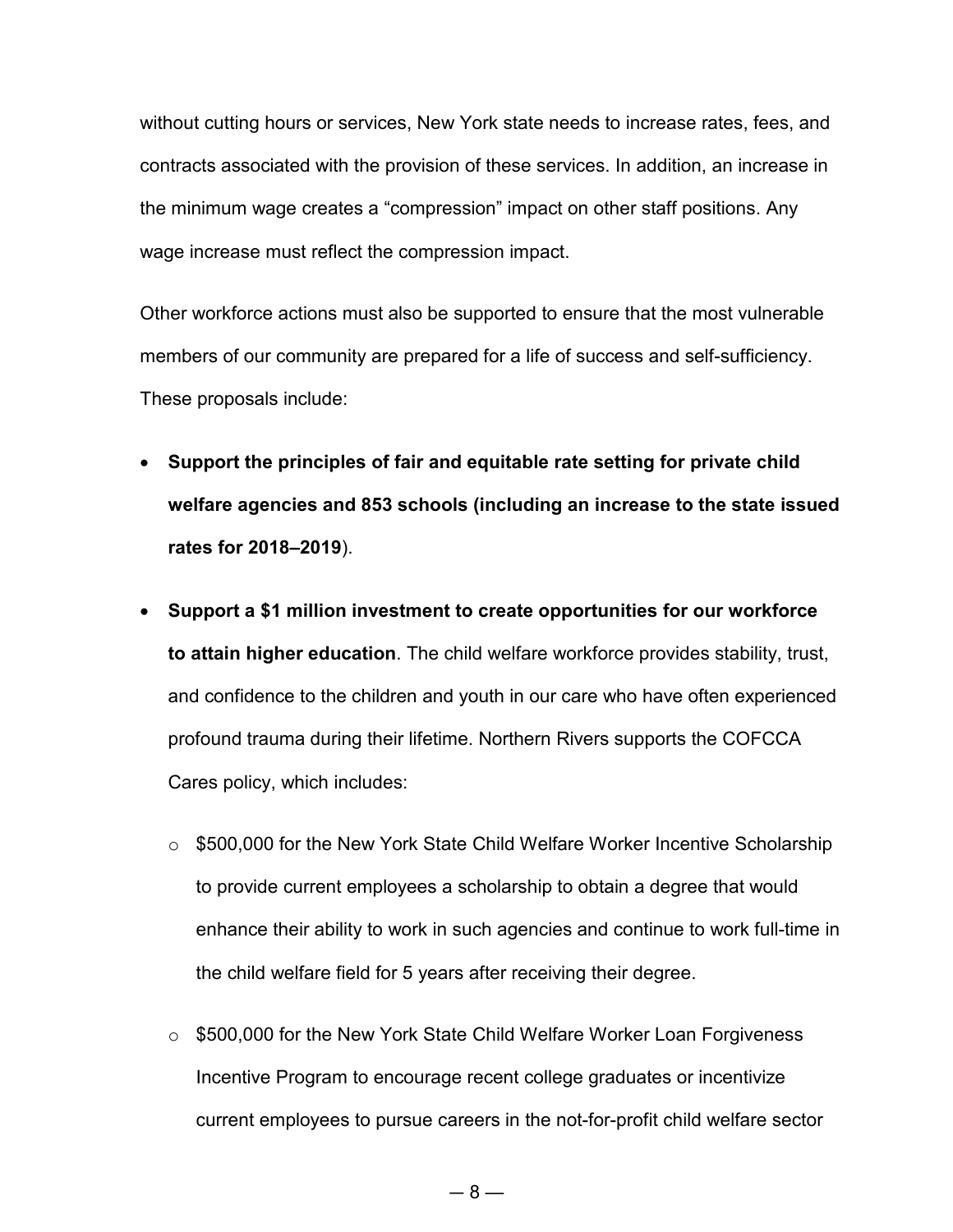in New York State by providing loan forgiveness awards if they agree to work full-time in the field for 5 years.

• **Support a \$15 million appropriation to fortify the capital needs of foster care.** Due to years of stagnant rates, COFCCA agencies have not been able to financially support

# **2. Reinstate Children's Services Transition to Managed Care and Expanded State Services under Medicaid**

The Governor's previous budgets included transition plans, strategy, and funding to support voluntary foster care agencies in their efforts to transition foster care youth from Medicaid fee-for-service to managed care. In addition, the Children's Medicaid Review Team (MRT) proposed implementation of expanded home and communitybased services (HCBS) in July 2018. The proposed budget does not include this level of support and in fact delays implementation for two years. This delay is not in the best interest of children and their families in need of low cost family centered care.

Agencies have worked for over 5 years to prepare for these needed transitions. To delay the transition for an additional 2 years amounts to walking away from a commitment to meet the needs of children in an economic and long terms sustainable way.

**We recommend the reinstatement of the previous policy position to support voluntary foster care agencies in their efforts to transition youth from**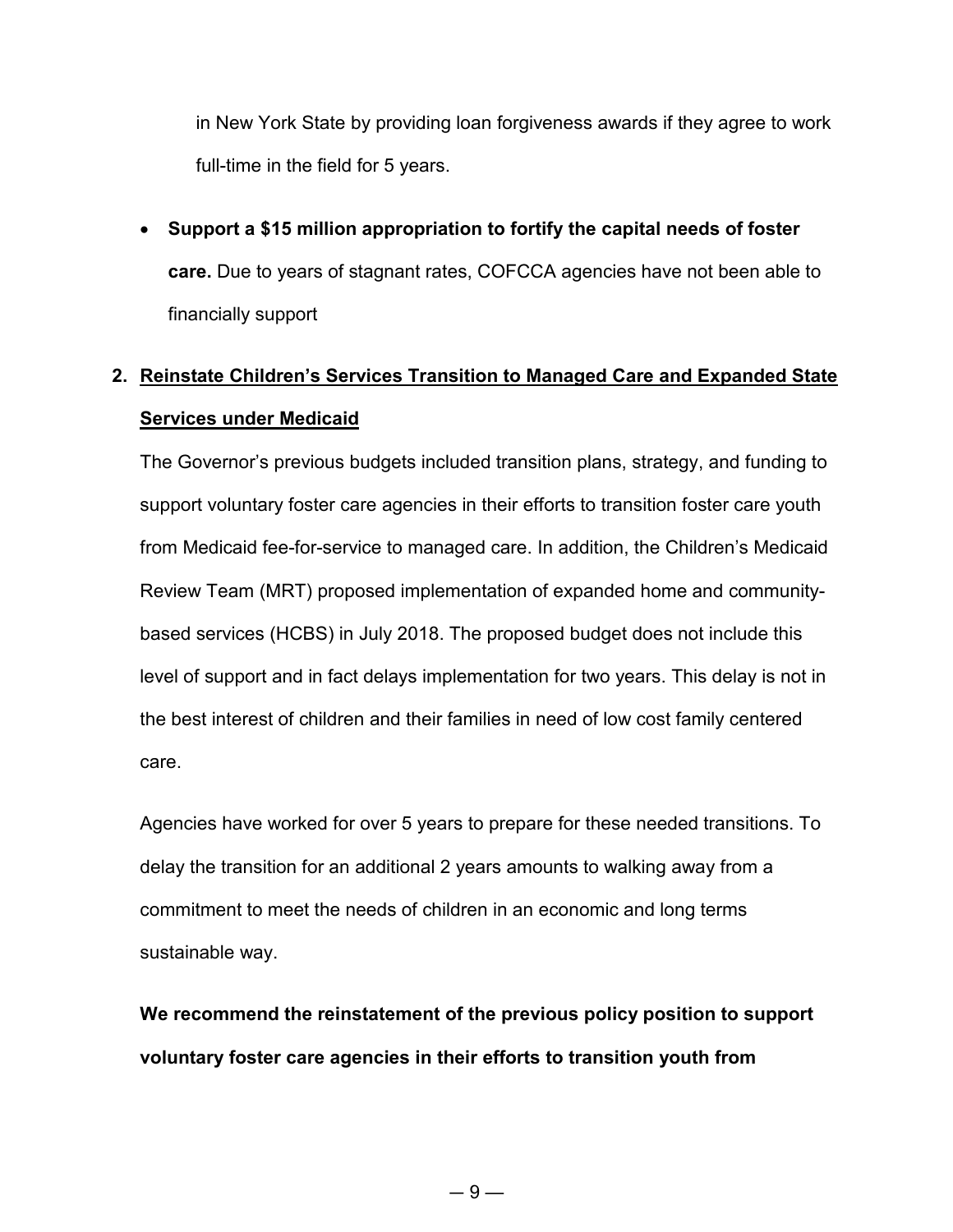**Medicaid fee-for-service to managed care and the expansion of expanded state services under Medicaid as previously planned.**

## **3. Strengthen and Expand Evidence-Based Maternal, Infant, and Early Childhood Home Visiting**

Maternal, infant, and early childhood home visiting has emerged across the nation as a promising and proven way to engage new and expecting parents and their children with services that support the family and lead to positive health and other outcomes—and public cost savings—in the short, medium, and long term.

Funding for the Healthy Families NY program has been held at \$23.3 million for the past eight years and the Executive Budget continues that funding level for another year. Continued flat funding is eroding services and staff reductions at home visiting programs have either not been able to keep up with cost increases or have suffered because of funding instability. An additional appropriation of funds will stabilize and increase capacity at existing sites and provide needed workforce development and service enhancement (mental health, fatherhood initiatives, and community coordination). It will also allow for additional expansion to unserved areas.

### **4. Continue Juvenile Justice Reform**

Northern Rivers Family of Services appreciates the Governor's and the Legislature's continued commitment to improving New York's juvenile justice system. The past few Executive Budgets have eliminated costly and empty beds; enabled youth placed in nonsecure facilities to be placed closer to home; created a statutory funding mechanism for alternatives to detention and placement programs; and led to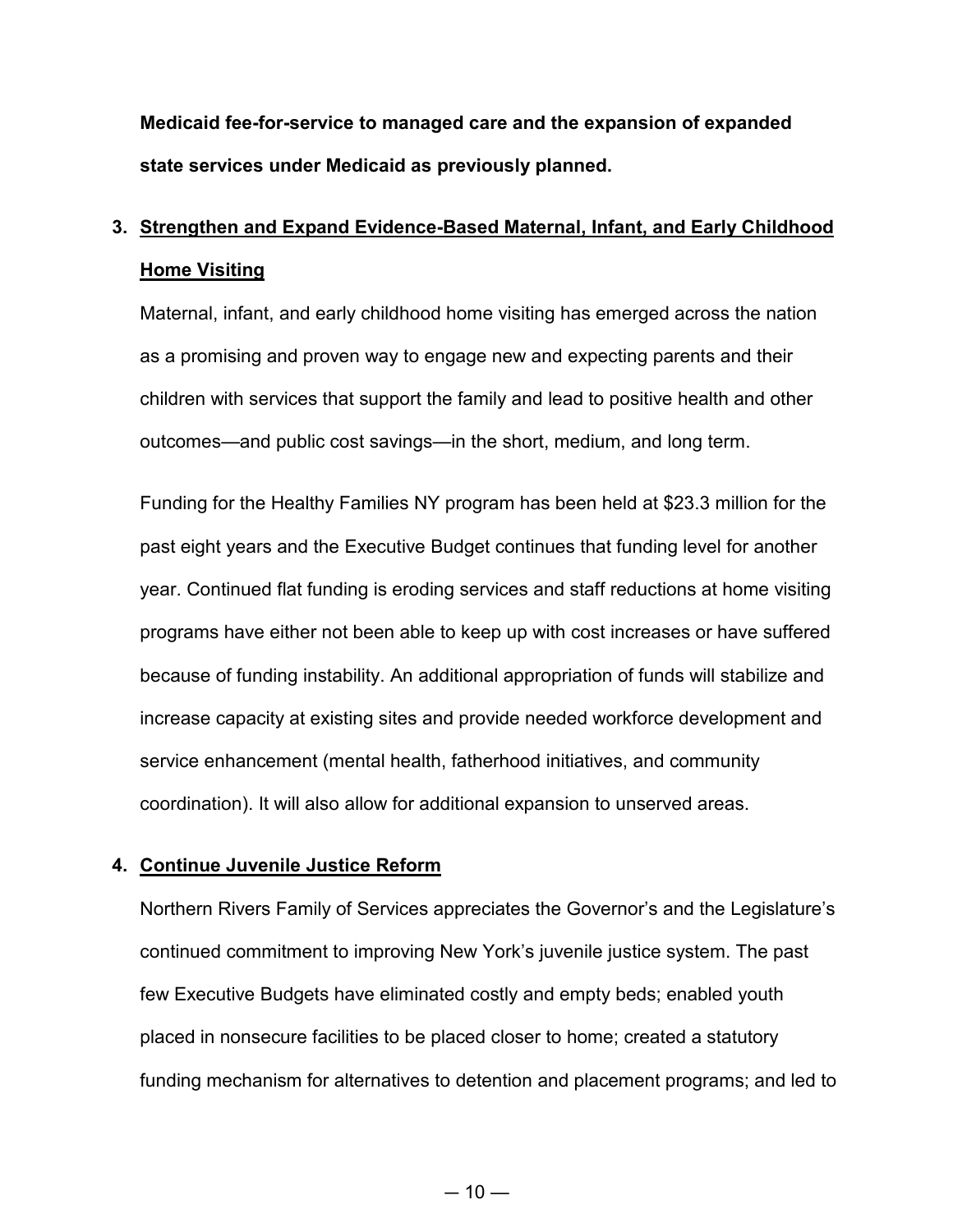the expansion of these more effective and more cost-effective alternatives to detention and incarceration/placement.

**We recommend continued innovation and reform of the state's juvenile justice system. We also recommend passage and timely completion of the Raise the Age recommendations including detailed implementation plans to support the development of an implementation and resource plan to treat young people in a manner that promotes long-term youth development and public safety. In this regard, thoughtful planning at all levels of government and the judiciary and the provider community are needed to ensure that the implementation is successful.**

## **5. Assess the Impact of the Justice Center for the Protection of People with Special Needs**

More than three years ago the Legislature unanimously passed legislation creating the NYS Justice Center for the Protection of People with Special Needs. Since implementation, the Justice Center has played an important role in protecting vulnerable adults and children in licensed and regulated residential and community programs.

From day one, the Justice Center has implemented positive procedures including creating a toll-free number for reporting statewide clearance of prospective employees, establishing the staff exclusion list, implementing statewide training, and cultivating increased provider awareness. With three years of data and trends, mandated reporting is clearly happening and patterns are stable. For example: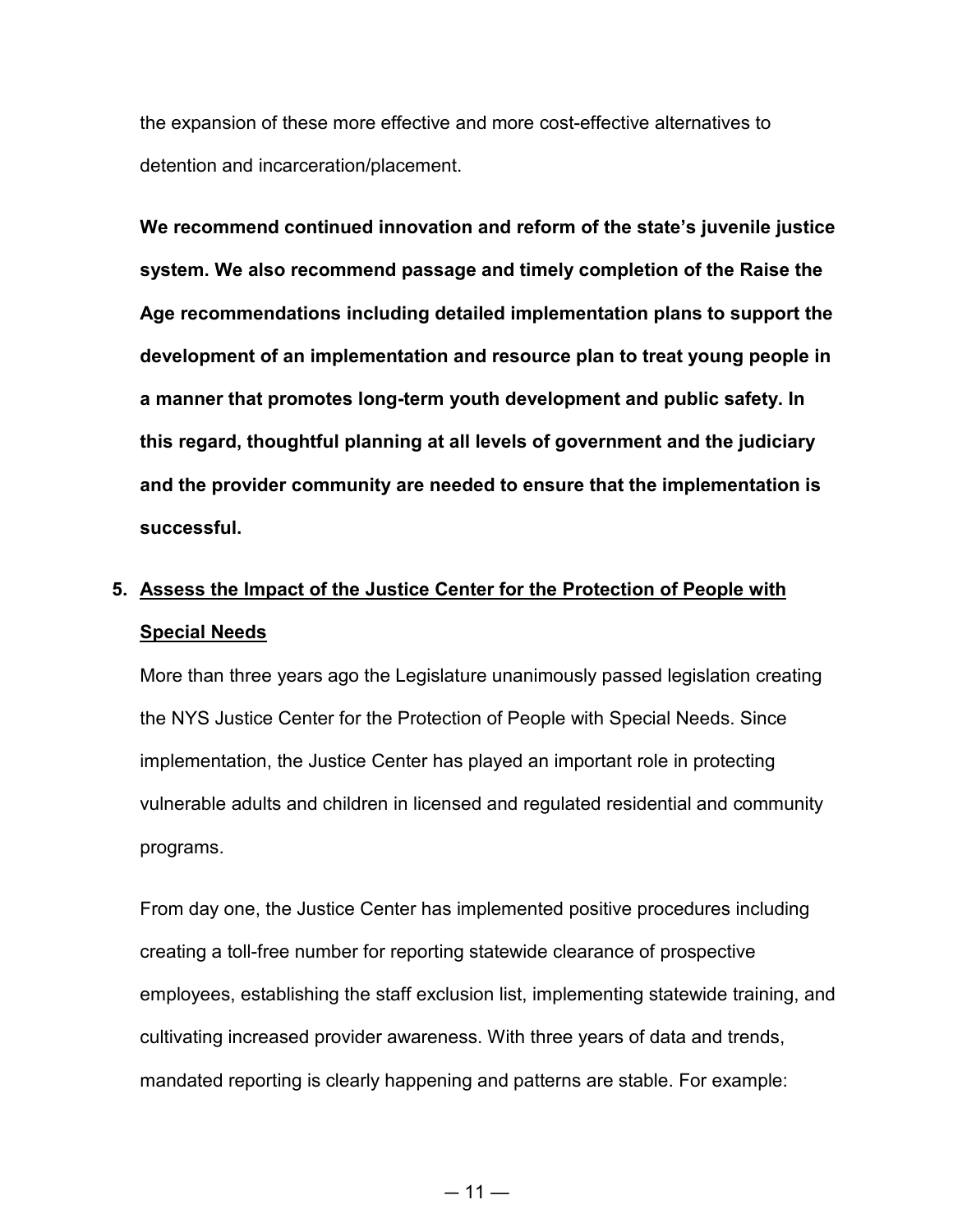- The majority of allegations occur in OPWDD and OMH facilities.
- The substantiation rate is approximately 30 percent to 31 percent.
- Intake reporting and calls have remained stable.
- More than 400 individuals are on the staff exclusion list.
- The majority of allegations and findings are neglect not abuse.

Despite these accomplishments, unintended consequences of the legislation have had an impact on workforce retention and practice and the delivery of services by public and private providers.

With more than three years of data, information, and feedback, assessing the impact of the legislation and identifying areas that will improve client safety, worker retention, and public faith is critical. We encourage a review of the legislation and its impacts on client safety and protection, as well as worker retention.

### **Conclusion**

In closing, we urge the Legislature to negotiate a budget with the Governor that ensures that the state remains committed to the programs that produce positive outcomes for children, families, and individuals and one that ultimately saves the state money on more expensive interventions such as foster care, unnecessary medical care, homeless shelters, and the juvenile justice system. I also strongly encourage the Legislature to support the need of direct care workers and other specialized titles. Failure to fund an increase for not-for-profit agencies will have a significant negative impact on the ability of individuals and families to receive services.